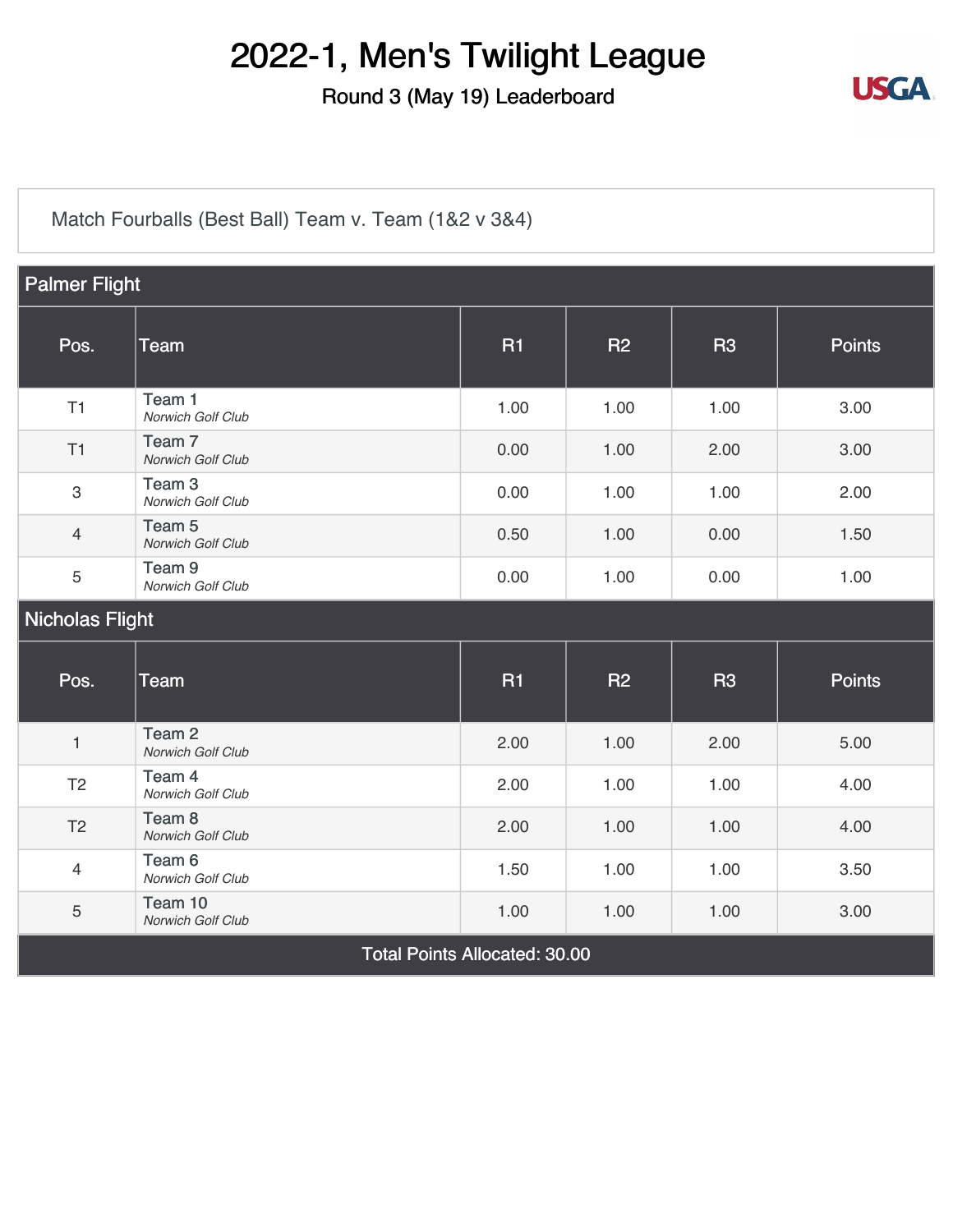Round 3 (May 19) Leaderboard



[Match Fourballs \(Best Ball\) Team v. Team \(1&2 v 3&4\) \(Thu, May 19\)](https://static.golfgenius.com/v2tournaments/8326500833889911540?called_from=&round_index=3)

| <b>Points</b>                        | <b>Players</b>                                                             | Match | <b>Players</b>                                                              | <b>Points</b> |  |
|--------------------------------------|----------------------------------------------------------------------------|-------|-----------------------------------------------------------------------------|---------------|--|
| 0.00                                 | Team 10 (Miller, Josh + Estabrooks, Jim)<br>Norwich Golf Club              | 5 & 3 | Team 6 (Velles, Speros + Bourdon, Norm)<br><b>Norwich Golf Club</b>         | 1.00          |  |
| 1.00                                 | Team 1 (Hominski, Jon + Carroll, Joe)<br><b>Norwich Golf Club</b>          | 1 up  | Team 8 (Urushihara, Kenji + Watrous, Royal)<br><b>Norwich Golf Club</b>     | 0.00          |  |
| 1.00                                 | Team 10 (Gada, Thomas + Johanson, Norm)<br><b>Norwich Golf Club</b>        | 281   | Team 6 (Farrell, John + Jakubowski, Bruce)<br><b>Norwich Golf Club</b>      | 0.00          |  |
| 1.00                                 | Team 3 (Johnson, Cameron + Hanrahan,<br>Terry)<br><b>Norwich Golf Club</b> | 2 & 1 | Team 4 (Cervini, James + Angelopoulos,<br>Demo)<br><b>Norwich Golf Club</b> | 0.00          |  |
| 0.00                                 | Team 3 (Delaney, Daniel + Tozzie, Bob)<br><b>Norwich Golf Club</b>         | 3 & 1 | Team 4 (Tingley, Brian + Messier, David)<br><b>Norwich Golf Club</b>        | 1.00          |  |
| 1.00                                 | Team 2 (Delucia, Paul + LaRocca, Jack)<br><b>Norwich Golf Club</b>         | 5 & 3 | Team 5 (Carver, Roger + Proctor, Dennis)<br><b>Norwich Golf Club</b>        | 0.00          |  |
| 0.00                                 | Team 1 (Delaney, Jim + Johnson, Scott)<br>Norwich Golf Club                | 4 & 2 | Team 8 (Shine, Kevin + Bonville, David)<br><b>Norwich Golf Club</b>         | 1.00          |  |
| 0.00                                 | Team 9 (Gaboury, Stephen + Carver, Larry)<br><b>Norwich Golf Club</b>      | 1 up  | Team 7 (Derosier, David + Richard, Ted)<br><b>Norwich Golf Club</b>         | 1.00          |  |
| 1.00                                 | Team 2 (Homiski, Jim + Menard, Timothy)<br><b>Norwich Golf Club</b>        | 4 & 3 | Team 5 (Postler, Todd + Viveiros, David)<br><b>Norwich Golf Club</b>        | 0.00          |  |
| 0.00                                 | Team 9 (Nevins, Ed + Selmanie, Frank)<br><b>Norwich Golf Club</b>          | 4 & 3 | Team 7 (Warzecha, Paul + Pavan, Todd)<br><b>Norwich Golf Club</b>           | 1.00          |  |
| <b>Total Points Allocated: 10.00</b> |                                                                            |       |                                                                             |               |  |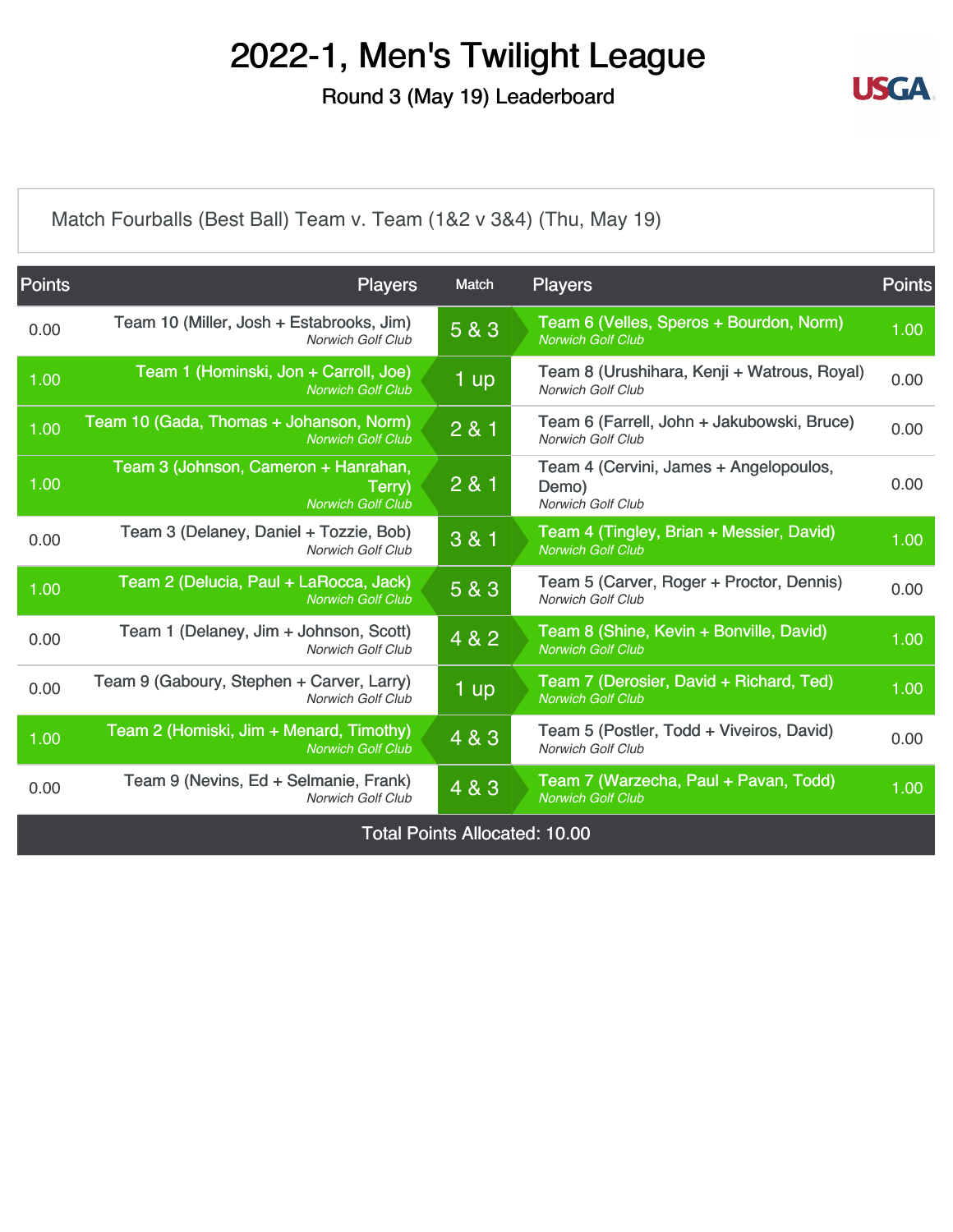### Round 3 (May 19) Leaderboard



[Match Singles Team v. Team \(1v3 & 2v4\)](https://static.golfgenius.com/v2tournaments/8326500891972633342?called_from=&round_index=3)

| <b>Palmer Flight</b>                 |                                        |           |           |           |               |
|--------------------------------------|----------------------------------------|-----------|-----------|-----------|---------------|
| Pos.                                 | <b>Team</b>                            | <b>R1</b> | <b>R2</b> | <b>R3</b> | <b>Points</b> |
| T1                                   | Team <sub>3</sub><br>Norwich Golf Club | 0.50      | 3.50      | 1.50      | 5.50          |
| T1                                   | Team <sub>7</sub><br>Norwich Golf Club | 1.00      | 1.50      | 3.00      | 5.50          |
| $\mathsf 3$                          | Team 1<br>Norwich Golf Club            | 1.00      | 2.50      | 1.00      | 4.50          |
| $\overline{4}$                       | Team <sub>9</sub><br>Norwich Golf Club | 1.00      | 1.50      | 1.00      | 3.50          |
| 5                                    | Team 5<br>Norwich Golf Club            | 1.50      | 0.00      | 0.00      | 1.50          |
| <b>Nicholas Flight</b>               |                                        |           |           |           |               |
| Pos.                                 | Team                                   | <b>R1</b> | <b>R2</b> | <b>R3</b> | <b>Points</b> |
| T1                                   | Team 4<br>Norwich Golf Club            | 3.00      | 4.00      | 2.50      | 9.50          |
| T1                                   | Team 8<br>Norwich Golf Club            | 3.50      | 3.00      | 3.00      | 9.50          |
| T1                                   | Team <sub>2</sub><br>Norwich Golf Club | 3.00      | 2.50      | 4.00      | 9.50          |
| $\overline{4}$                       | Team 10<br>Norwich Golf Club           | 3.00      | 1.00      | 2.00      | 6.00          |
| $\mathbf 5$                          | Team 6<br>Norwich Golf Club            | 2.50      | 0.50      | 2.00      | 5.00          |
| <b>Total Points Allocated: 60.00</b> |                                        |           |           |           |               |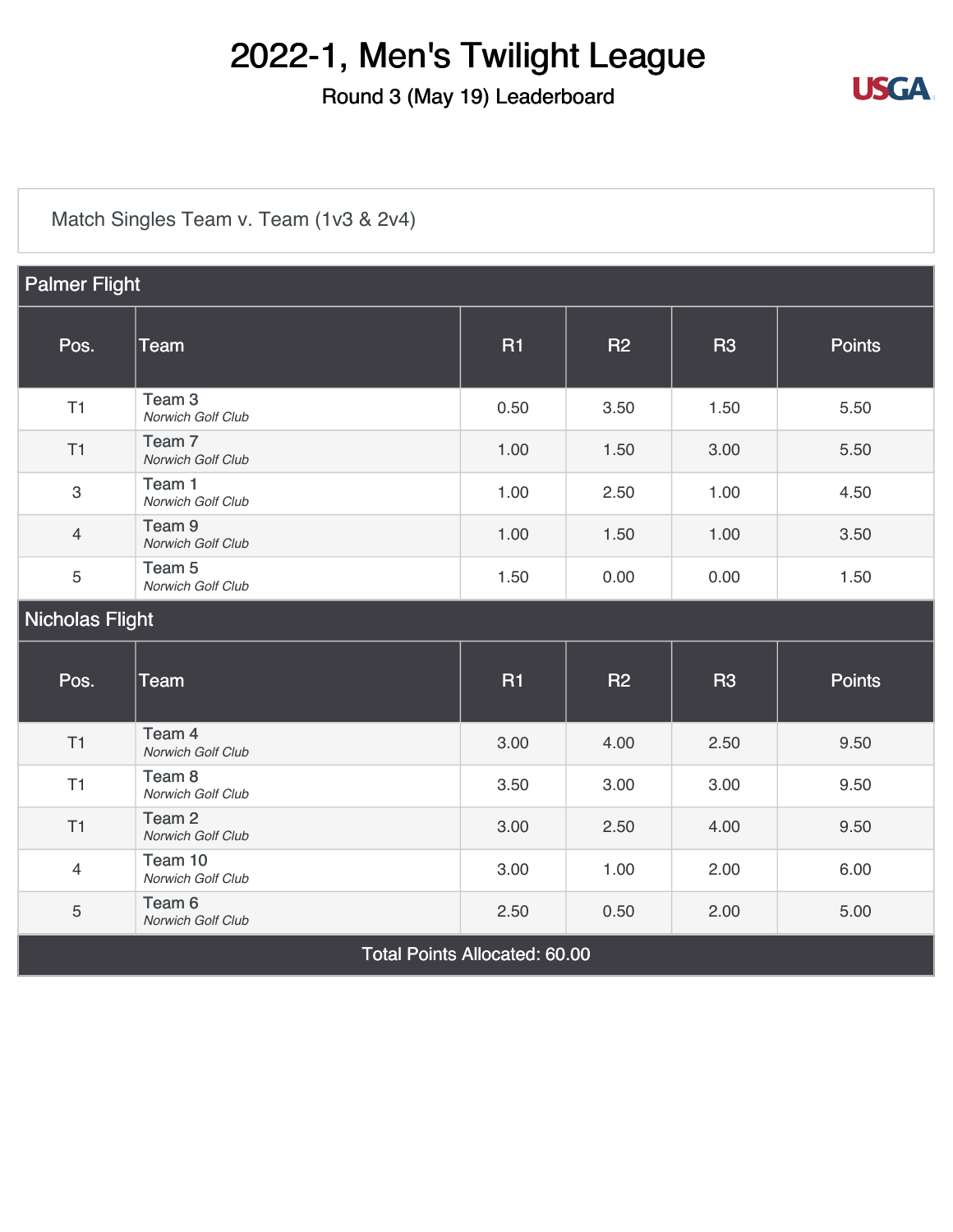Round 3 (May 19) Leaderboard



[Match Singles Team v. Team \(1v3 & 2v4\) \(Thu, May 19\)](https://static.golfgenius.com/v2tournaments/8326500899690152705?called_from=&round_index=3)

| <b>Points</b> | Player                                                | Match            | <b>Player</b>                                          | <b>Points</b> |
|---------------|-------------------------------------------------------|------------------|--------------------------------------------------------|---------------|
| 0.00          | Team 10 (Miller, Josh)<br>Norwich Golf Club           | 5 & 4            | Team 6 (Velles, Speros)<br><b>Norwich Golf Club</b>    | 1.00          |
| 0.00          | Team 10 (Estabrooks, Jim)<br><b>Norwich Golf Club</b> | 5 & 3            | Team 6 (Bourdon, Norm)<br><b>Norwich Golf Club</b>     | 1.00          |
| 0.00          | Team 1 (Hominski, Jon)<br>Norwich Golf Club           | $\overline{483}$ | Team 8 (Urushihara, Kenji)<br><b>Norwich Golf Club</b> | 1.00          |
| 1.00          | Team 1 (Carroll, Joe)<br><b>Norwich Golf Club</b>     | 3 & 1            | Team 8 (Watrous, Royal)<br>Norwich Golf Club           | 0.00          |
| 1.00          | Team 10 (Gada, Thomas)<br><b>Norwich Golf Club</b>    | 3 & 1            | Team 6 (Farrell, John)<br>Norwich Golf Club            | 0.00          |
| 1.00          | Team 10 (Johanson, Norm)<br><b>Norwich Golf Club</b>  | 3 & 2            | Team 6 (Jakubowski, Bruce)<br><b>Norwich Golf Club</b> | 0.00          |
| 0.00          | Team 3 (Johnson, Cameron)<br><b>Norwich Golf Club</b> | 1 up             | Team 4 (Cervini, James)<br><b>Norwich Golf Club</b>    | 1.00          |
| 1.00          | Team 3 (Hanrahan, Terry)<br><b>Norwich Golf Club</b>  | $2$ up           | Team 4 (Angelopoulos, Demo)<br>Norwich Golf Club       | 0.00          |
| 0.50          | Team 3 (Delaney, Daniel)<br><b>Norwich Golf Club</b>  | <b>Tied</b>      | Team 4 (Tingley, Brian)<br><b>Norwich Golf Club</b>    | 0.50          |
| 0.00          | Team 3 (Tozzie, Bob)<br>Norwich Golf Club             | 4 & 3            | Team 4 (Messier, David)<br><b>Norwich Golf Club</b>    | 1.00          |
| 1.00          | Team 2 (Delucia, Paul)<br><b>Norwich Golf Club</b>    | 4 & 2            | Team 5 (Carver, Roger)<br>Norwich Golf Club            | 0.00          |
| 1.00          | Team 2 (LaRocca, Jack)<br><b>Norwich Golf Club</b>    | $1$ up           | Team 5 (Proctor, Dennis)<br>Norwich Golf Club          | 0.00          |
| 0.00          | Team 1 (Delaney, Jim)<br>Norwich Golf Club            | $1$ up           | Team 8 (Shine, Kevin)<br><b>Norwich Golf Club</b>      | 1.00          |
| 0.00          | Team 1 (Johnson, Scott)<br>Norwich Golf Club          | 5 & 3            | Team 8 (Bonville, David)<br><b>Norwich Golf Club</b>   | 1.00          |
| 0.00          | Team 9 (Gaboury, Stephen)<br>Norwich Golf Club        | 2 & 1            | Team 7 (Derosier, David)<br><b>Norwich Golf Club</b>   | 1.00          |
| 1.00          | Team 9 (Carver, Larry)<br><b>Norwich Golf Club</b>    | 1 up             | Team 7 (Richard, Ted)<br>Norwich Golf Club             | 0.00          |
| 1.00          | Team 2 (Homiski, Jim)<br><b>Norwich Golf Club</b>     | 4 & 3            | Team 5 (Postler, Todd)<br>Norwich Golf Club            | 0.00          |
| 1.00          | Team 2 (Menard, Timothy)<br><b>Norwich Golf Club</b>  | 5 & 4            | Team 5 (Viveiros, David)<br>Norwich Golf Club          | 0.00          |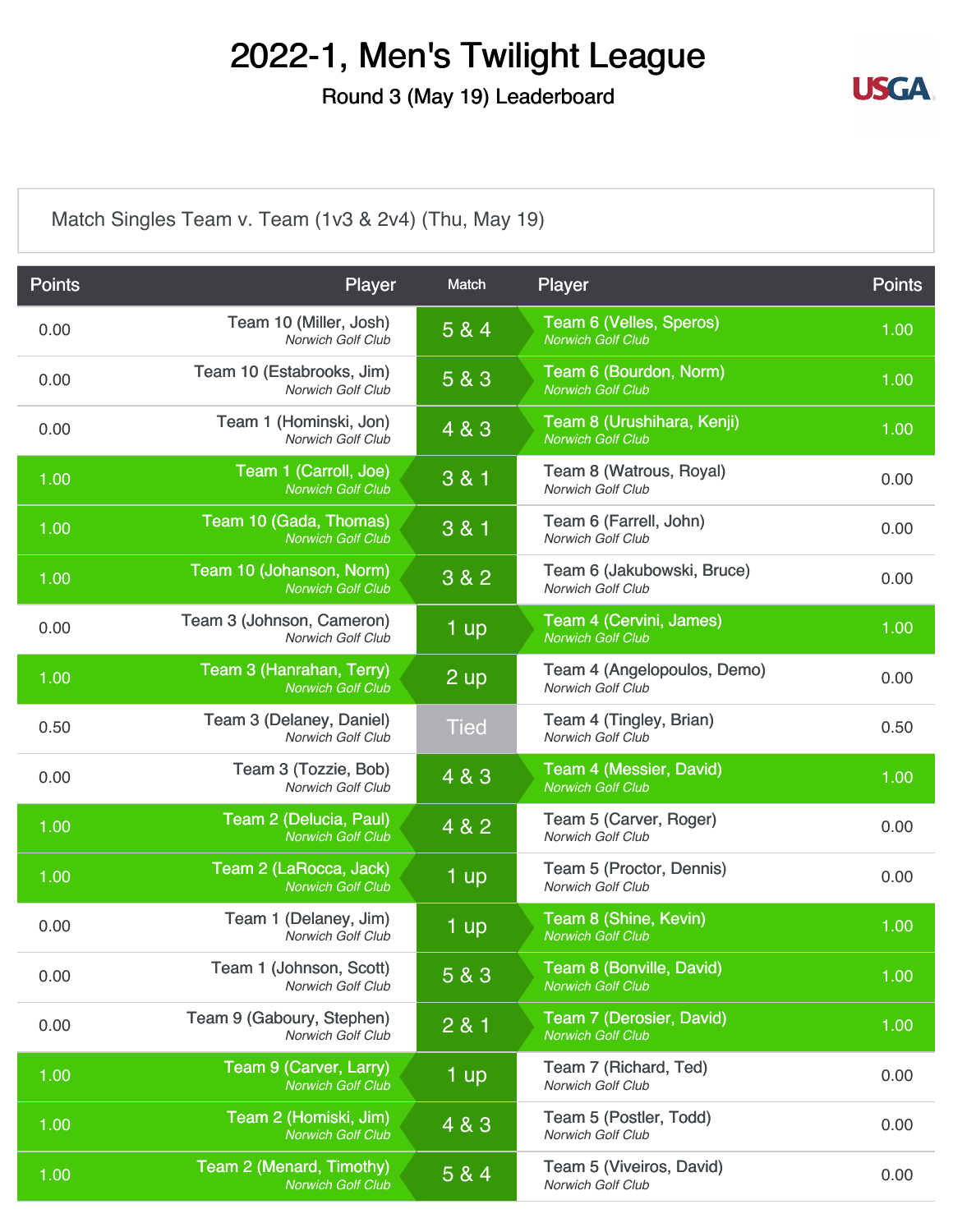Round 3 (May 19) Leaderboard



| 0.00                                 | Team 9 (Nevins, Ed)<br><b>Norwich Golf Club</b> | 1 up  | Team 7 (Warzecha, Paul)<br><b>Norwich Golf Club</b> | 1.00 |
|--------------------------------------|-------------------------------------------------|-------|-----------------------------------------------------|------|
| 0.00                                 | Team 9 (Selmanie, Frank)<br>Norwich Golf Club   | 5 & 3 | Team 7 (Pavan, Todd)<br><b>Norwich Golf Club</b>    | 1.00 |
| <b>Total Points Allocated: 20.00</b> |                                                 |       |                                                     |      |